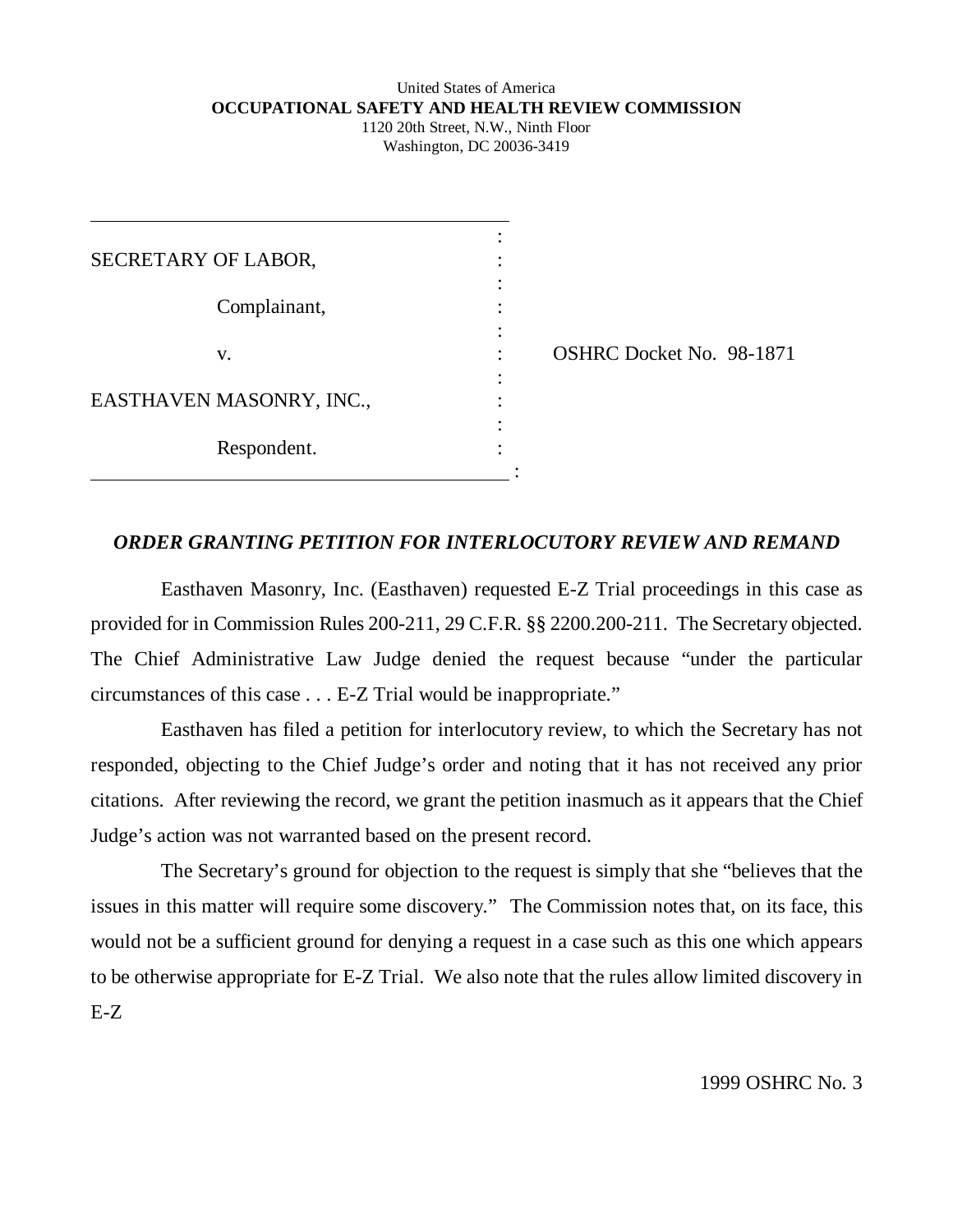Trial cases with the permission of the judge. Commission Rule 208, 29 C.F.R. § 2200.208 ("Discovery, including requests for admissions, will only be allowed under the conditions and time limits set by the Judge."). *See also* Commission Rule 200(a)(4), 29 C.F.R. § 2200.200(a)(4). Without more than is on this record, we are unable to agree that E-Z Trial is not appropriate. Moreover, interlocutory review is appropriate here as the Commission would not be able to accord Easthaven redress at a later point in the proceedings, i.e., once the case has been tried pursuant to the conventional rather than E-Z Trial procedure.

Accordingly, we grant Easthaven's petition for interlocutory review and remand this case for further proceedings consistent with this opinion.

So ordered.

Date: February 3, 1999

 Stuart E. Weisberg Chairman

 $\sqrt{s}$ 

 Thomasina V. Rogers Commissioner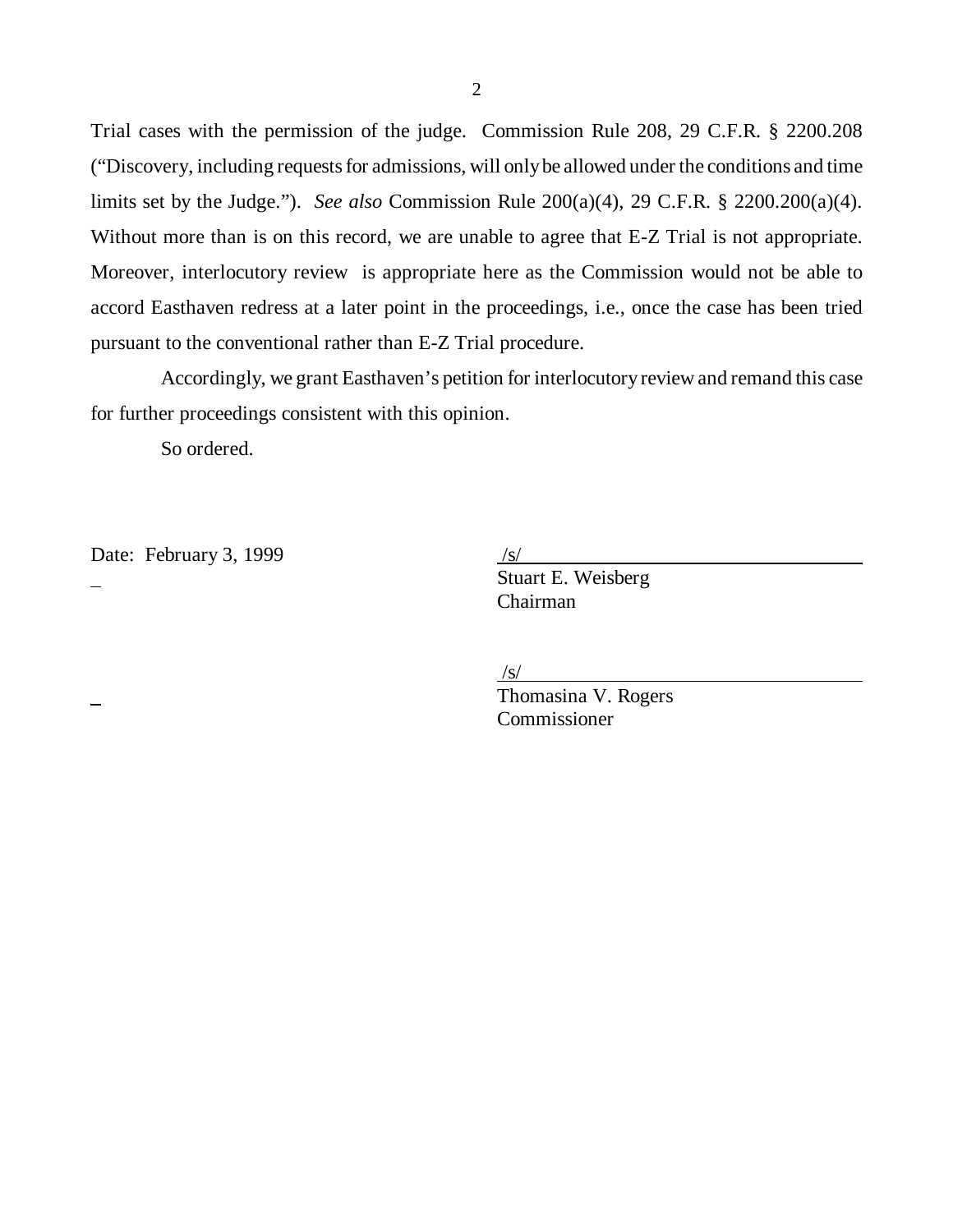### 98-1871

### NOTICE IS GIVEN TO THE FOLLOWING:

Daniel J. Mick, Counsel for Regional Trial Litigation Office of the Solicitor, U.S. DOL Room S4004 200 Constitution Ave., N.W. Washington, D.C. 20210

William E. Everheart, Acting Regional Solicitor Beverlei E. Colston, Attorney Office of the Solicitor, U.S. DOL Suite 501 525 S. Griffin Street Dallas, TX 75202

Pete Binion Director of Occupational Health and Safety Easthave, Inc. 8723 Easthaven Houston, TX 77075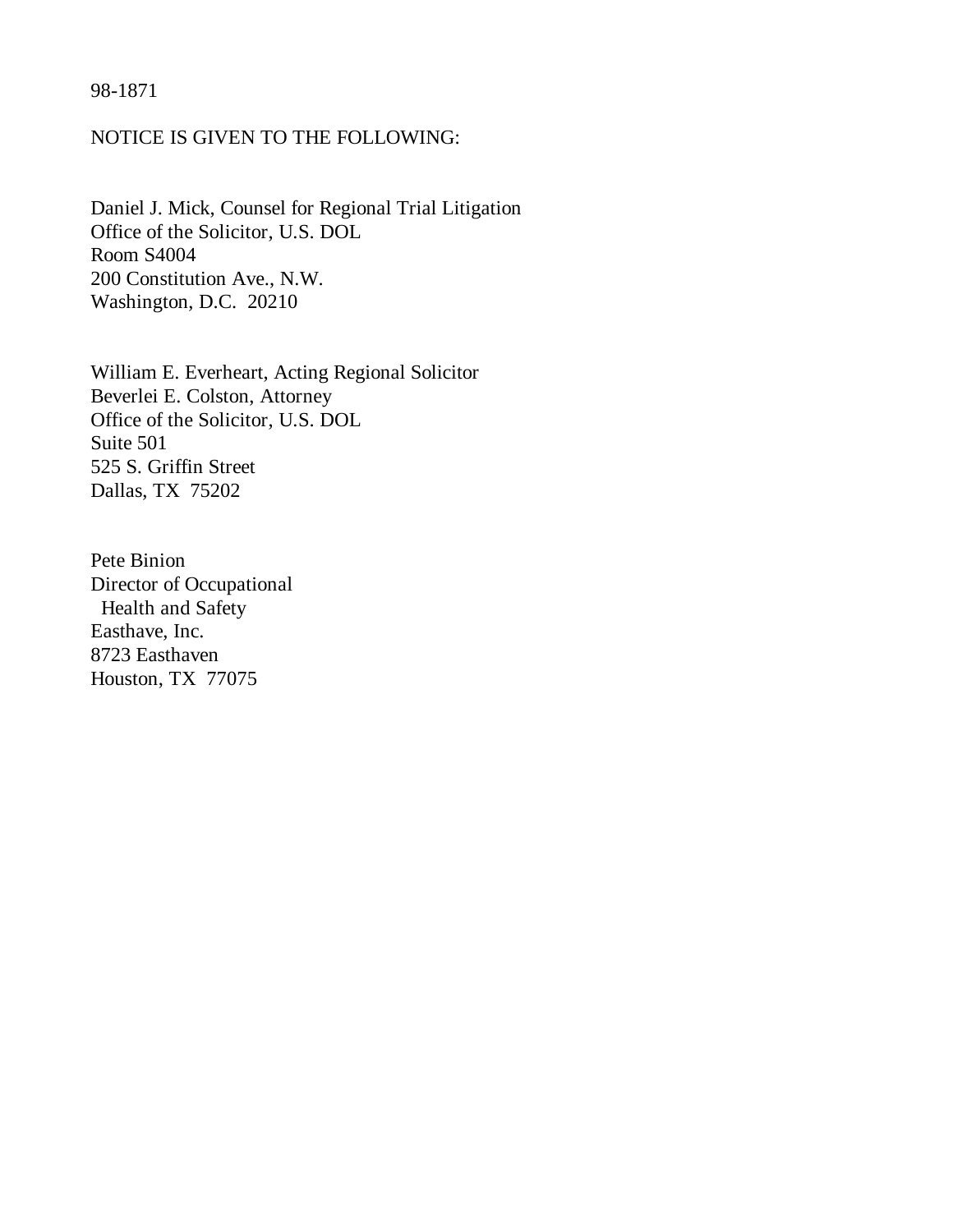January 7, 1998

Mr. Ray H. Darling Executive Secretary Occupational Safety and Health Review Commission One Lafayette Centre 1120 20th Street, N.W., Ninth Floor Washington, DC 20036-3419

Dear Sir,

After our phone conversation earlier this week I contacted the office of the solicitor in Dallas and relayed the information concerning Easthaven Masonry. Ms. Beverlei Colston is the law clerk handling the case and is out of the office until Monday. The secretary has placed the file on her desk for review on Monday.

In addition, I would like for you to consider the petition for discretionary review as a petition for interlocutory review of the Judges decision to deny E-Z Trial in the case of

Secretary of Labor Complainant

v. OSHA Docket No. 98-1871

Easthaven Masonry Respondent 8723 Easthaven Houston, TX 77075

# **Statement Of Portions OF The Decision And Order To Which Exception Is Taken**

Easthaven Masonry takes exception to that portion of the Decision and Order denying the request for E-Z Trial.

# **Statement Of Reasons For Which Exceptions ARE Taken**

- 1. Neither Easthaven Masonry or its ownership has received prior OSHA citations and believes it should be considered for E-Z Trial consideration.
- 2. The scaffold cited under 29 CFR 1926.451 (e)(1), (f)(7) and (g)(1) was in the process of being dismantled. The employee observed climbing down the scaffold had been directly ordered not to work or climb on the scaffold and was in direct violation of Easthaven Masonry company orders and not a willful violation by Easthaven Masonry.

For the reasons cited herein, Easthaven Masonry hereby submits that the Occupational Safety and Health Review Commission should direct review of the Decision and Order of the Administrative Law Judge.